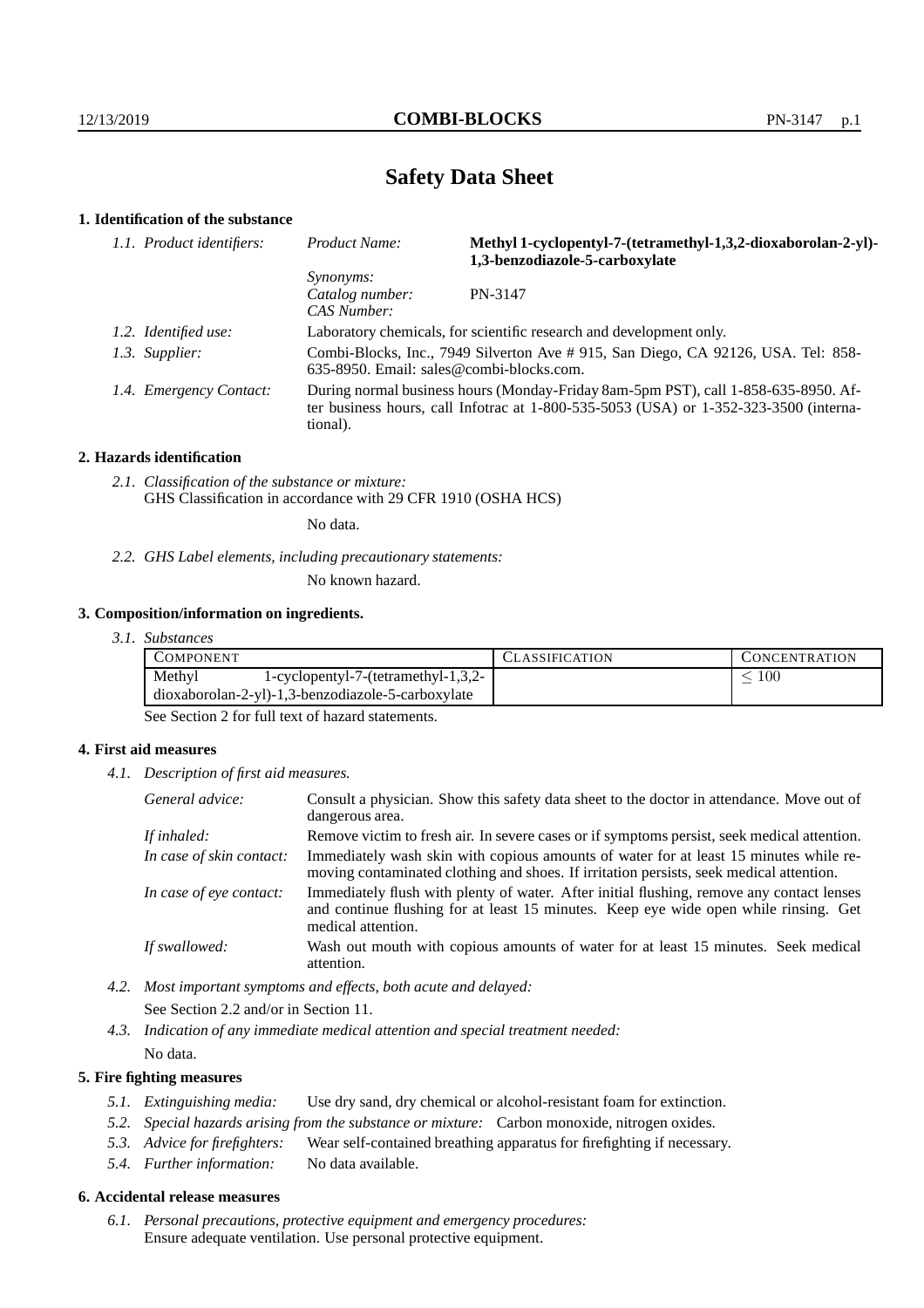|                                                                                                                                                                                                        | 6.2. Environmental precautions:                                                                                                                                                                                                                                     |                                                                                                                                                                                |  |
|--------------------------------------------------------------------------------------------------------------------------------------------------------------------------------------------------------|---------------------------------------------------------------------------------------------------------------------------------------------------------------------------------------------------------------------------------------------------------------------|--------------------------------------------------------------------------------------------------------------------------------------------------------------------------------|--|
|                                                                                                                                                                                                        | Should not be released into the environment. See Section 12 for additional ecological information.                                                                                                                                                                  |                                                                                                                                                                                |  |
|                                                                                                                                                                                                        | 6.3. Methods and materials for containment and cleaning up:                                                                                                                                                                                                         |                                                                                                                                                                                |  |
|                                                                                                                                                                                                        |                                                                                                                                                                                                                                                                     | Sweep up or vacuum up spillage and collect in suitable container for disposal.                                                                                                 |  |
|                                                                                                                                                                                                        | 6.4. Reference to other sections:                                                                                                                                                                                                                                   |                                                                                                                                                                                |  |
|                                                                                                                                                                                                        | Refer to protective measures listed in Sections 8 and 13.                                                                                                                                                                                                           |                                                                                                                                                                                |  |
|                                                                                                                                                                                                        | 7. Handling and storage                                                                                                                                                                                                                                             |                                                                                                                                                                                |  |
|                                                                                                                                                                                                        | 7.1. Precautions for safe handling: Avoid contact with skin and eyes. Avoid inhalation of vapour or mist. Keep away<br>from sources of ignition - No smoking. Take measures to prevent the build up of electro-<br>static charge. For precautions see section 2.2.  |                                                                                                                                                                                |  |
|                                                                                                                                                                                                        | 7.2. Conditions for safe storage, including any incompatibilities: Store under $-20^{\circ}$ C. Keep container tightly closed in<br>a dry and well-ventilated place. Containers which are opened must be carefully resealed<br>and kept upright to prevent leakage. |                                                                                                                                                                                |  |
| Laboratory chemicals, for scientific research and development only.<br>7.3. Specific end use(s):                                                                                                       |                                                                                                                                                                                                                                                                     |                                                                                                                                                                                |  |
|                                                                                                                                                                                                        | 8. Exposure Controls / Personal protection                                                                                                                                                                                                                          |                                                                                                                                                                                |  |
|                                                                                                                                                                                                        | 8.1. Control parameters:                                                                                                                                                                                                                                            |                                                                                                                                                                                |  |
|                                                                                                                                                                                                        | Components with workplace control parameters: Contains no substances with occupational exposure limit values.                                                                                                                                                       |                                                                                                                                                                                |  |
|                                                                                                                                                                                                        | 8.2. Exposure controls:                                                                                                                                                                                                                                             |                                                                                                                                                                                |  |
|                                                                                                                                                                                                        |                                                                                                                                                                                                                                                                     |                                                                                                                                                                                |  |
| Appropriate engineering controls: Ensure that eyewash stations and safety showers are close to the workstation<br>location. Ensure adequate ventilation, especially in confined areas.                 |                                                                                                                                                                                                                                                                     |                                                                                                                                                                                |  |
|                                                                                                                                                                                                        | Personal protective equipment:                                                                                                                                                                                                                                      |                                                                                                                                                                                |  |
| Eye/face protection:                                                                                                                                                                                   |                                                                                                                                                                                                                                                                     | Wear appropriate protective eyeglasses or chemical safety goggles as described by OSHA's<br>eye and face protection regulations in 29 CFR 1910.133 or European Standard EN166. |  |
| Handle with gloves. Gloves must be inspected prior to use. Use proper glove removal<br>Skin protection:<br>technique (without touching glove's outer surface) to avoid skin contact with this product. |                                                                                                                                                                                                                                                                     |                                                                                                                                                                                |  |

| Eye/face protection:               | Wear appropriate protective eyeglasses or chemical safety goggles as described by OSHA's<br>eye and face protection regulations in 29 CFR 1910.133 or European Standard EN166.                                                                                                                                         |  |  |
|------------------------------------|------------------------------------------------------------------------------------------------------------------------------------------------------------------------------------------------------------------------------------------------------------------------------------------------------------------------|--|--|
| Skin protection:                   | Handle with gloves. Gloves must be inspected prior to use. Use proper glove removal<br>technique (without touching glove's outer surface) to avoid skin contact with this product.<br>Dispose of contaminated gloves after use in accordance with applicable laws and good<br>laboratory practices. Wash and dry hands |  |  |
| <b>Body Protection:</b>            | Complete suit protecting against chemicals, Flame retardant antistatic protective clothing.<br>The type of protective equipment must be selected according to the concentration and<br>amount of the dangerous substance at the specific workplace.                                                                    |  |  |
| Respiratory protection:            |                                                                                                                                                                                                                                                                                                                        |  |  |
| Control of environmental exposure: | Prevent further leakage or spillage if safe to do so. Do not let product enter<br>drains.                                                                                                                                                                                                                              |  |  |

## **9. Physical and chemical properties**

*9.1. Information on basic physical and chemical properties*

| (a)                          | Appearance:                                   | No data  |
|------------------------------|-----------------------------------------------|----------|
| (b)                          | Odour:                                        | No data  |
| (c)                          | Odour Threshold:                              | No data  |
| (d)                          | pH:                                           | No data  |
| (e)                          | Melting point/freezing point:                 | No date. |
| (f)                          | Initial boiling point and boiling range:      | No data  |
| (g)                          | Flash point:                                  | No data  |
| (h)                          | Evaporatoin rate:                             | No data  |
| (i)                          | Flammability (solid, gas):                    | No data  |
| (j)                          | Upper/lower flammability or explosive limits: | No data  |
| (k)                          | Vapour pressure:                              | No data  |
| $\left( \frac{1}{2} \right)$ | Vapour density:                               | No data  |
| (m)                          | Relative density:                             | No data  |
| (n)                          | Water solubility:                             | No data  |
| $\circ$                      | Partition coefficient: n-octanol/water:       | No data  |
| (p)                          | Auto-ignition:                                | No data  |
| (q)                          | Decomposition temperature:                    | No data  |
| (r)                          | Viscosity:                                    | No data  |
| (s)                          | Explosive properties:                         | No data  |
| (t)                          | Oxidizing properties:                         | No data  |
|                              |                                               |          |